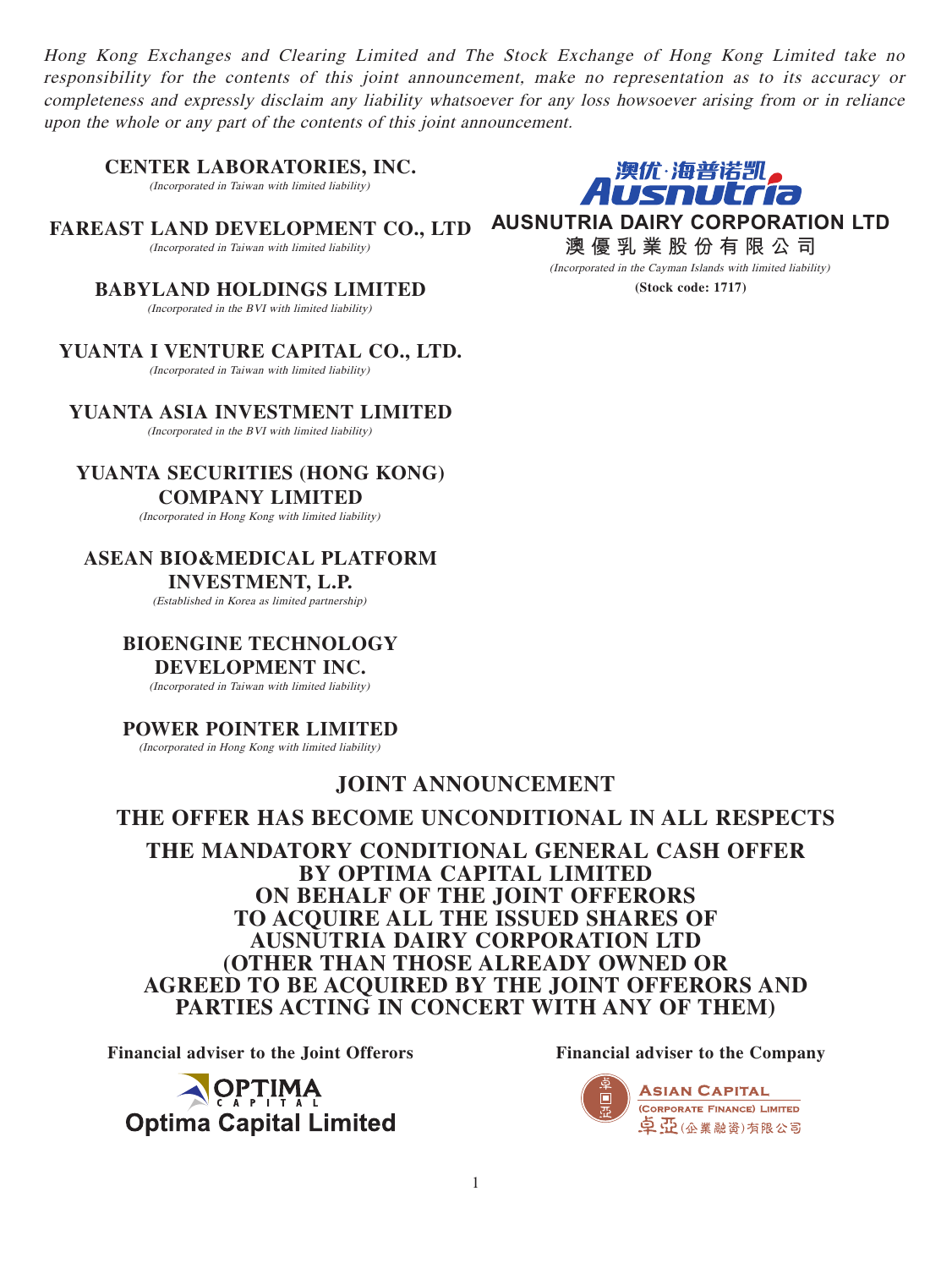As at 4:00 p.m. on Thursday, 23 July 2015, being the First Closing Date and the date of this joint announcement, valid acceptances of the Offer have been received in respect of 72,626,733 Shares representing approximately 7.36% of the issued share capital of the Company.

As at 4:00 p.m. on Thursday, 23 July 2015, taking into account the Acceptance Shares and the 474,809,050 Shares held by the Joint Offerors and parties acting in concert with any of them, the Joint Offerors and parties acting in concert with any of them are interested in an aggregate of 547,435,783 Shares, representing approximately 55.47% of the total issued share capital of the Company. Accordingly, the Condition has been fulfilled and is declared unconditional in all respects.

The Joint Offerors and the Company jointly announce that the closing date for the Offer has been extended to Thursday, 6 August 2015 in accordance with Rule 15.3 of the Takeovers Code. The Joint Offerors reserve their rights to revise or further extend the Offer until such date as they may determine and announce with the consent of the Executive and in accordance with the Takeovers Code.

References are made to (i) the joint announcement dated 10 June 2015 jointly issued by the Joint Offerors and the Company in respect of, among other things, the Offer; and (ii) the composite offer and response document dated 2 July 2015 jointly issued by the Joint Offerors and the Company in respect of the Offer (the "**Composite Document**"). Unless otherwise defined, capitalised terms used herein shall have the same meanings as those defined in the Composite Document.

# **LEVEL OF ACCEPTANCES**

As set out in the Composite Document, the Offer shall be conditional on valid acceptances of the Offer being received (and not, where permitted, withdrawn) by 4:00 p.m. on the First Closing Date in respect of such number of Shares which, together with Shares already owned by the Joint Offerors and parties acting in concert with any of them and acquired or agreed to be acquired before or during the Offer, will result in the Joint Offerors and parties acting in concert with any of them holding more than 50% of the voting rights of the Company.

As at 4:00 p.m. on Thursday, 23 July 2015, being the First Closing Date and the date of this joint announcement, valid acceptances of the Offer have been received in respect of 72,626,733 Shares (the "**Acceptance Shares**") representing approximately 7.36% of the issued share capital of the Company.

As at 4:00 p.m. on Thursday, 23 July 2015, taking into account the Acceptance Shares and the 474,809,050 Shares held by the Joint Offerors and parties acting in concert with any of them, the Joint Offerors and parties acting in concert with any of them are interested in an aggregate of 547,435,783 Shares, representing approximately 55.47% of the total issued share capital of the Company. Accordingly, the Condition has been fulfilled.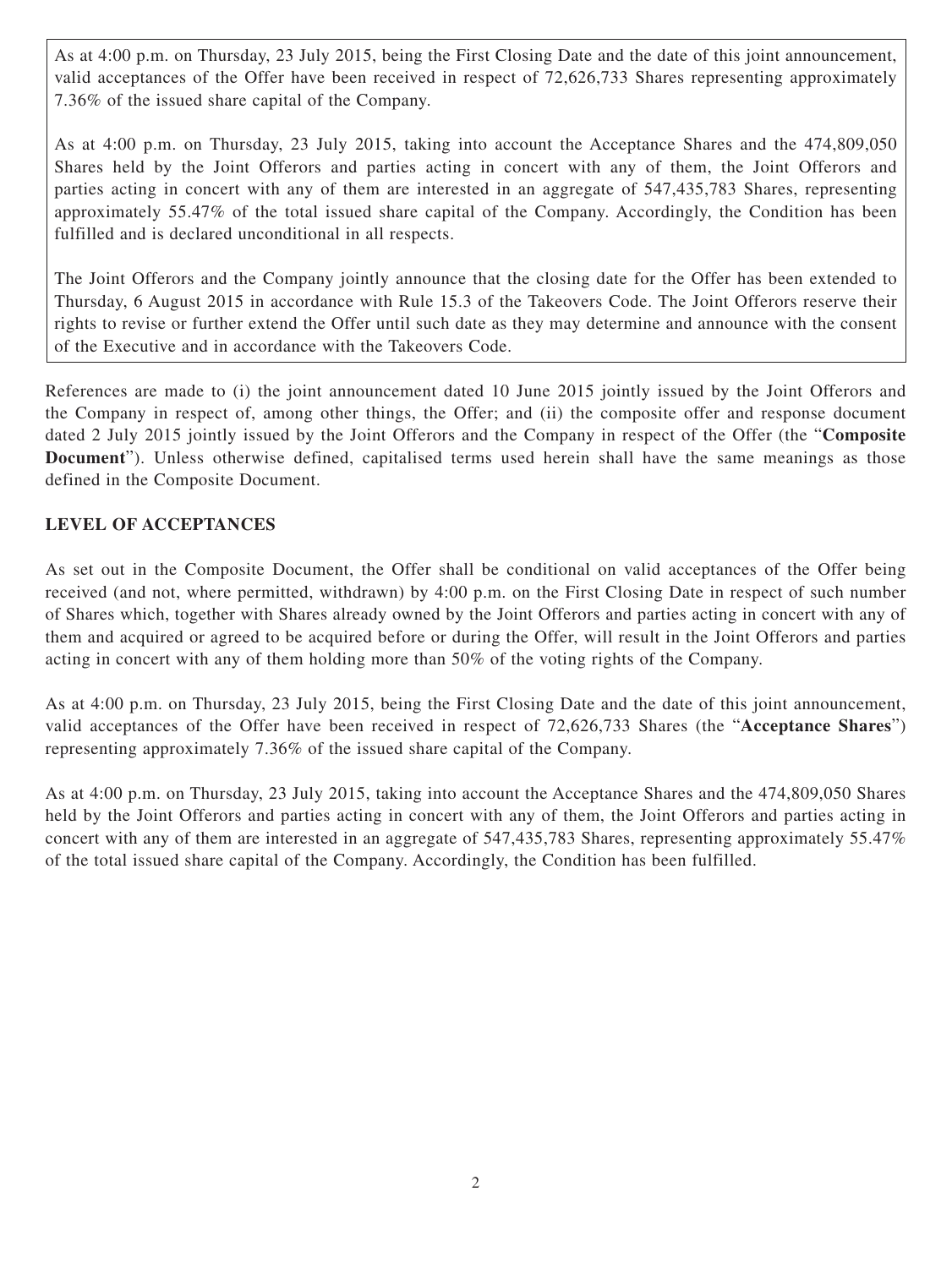Immediately before the commencement of the Offer Period on 21 January 2015, the Joint Offerors and parties acting in concert with any of them were interested in 268,954,450 Shares, representing approximately 27.25% of the issued share capital of the Company. Save for (i) the acquisition of the Sale Shares, being 197,368,600 Shares in aggregate, by the Joint Offerors from the Vendor pursuant to the Agreement; (ii) the acquisition of 8,486,000 Shares by the Joint Offerors and any parties acting in concert with any of them as disclosed in the section headed "Dealing Disclosure" in the Composite Document; and (iii) the Shares validly tendered for acceptance under the Offer as disclosed above, the Joint Offerors and parties acting in concert with any of them have not acquired or agreed to acquire any Shares or the rights over Shares since the commencement of the Offer Period up to the First Closing Date. Neither the Joint Offerors nor any parties acting in concert with any of them has borrowed or lent any relevant securities (as defined in Note 4 to Rule 22 of the Takeovers Code) of the Company since the commencement of the Offer Period up to the date of this joint announcement.

## **THE OFFER HAS BECOME UNCONDITIONAL IN ALL RESPECTS**

As the Condition set out in the Composite Document has now been fulfilled, the Joint Offerors announce that the Offer has become unconditional in all respects on Thursday, 23 July 2015.

## **THE OFFER REMAINS OPEN FOR ACCEPTANCE**

The Joint Offerors and the Company jointly announce that the closing date for the Offer has been extended to Thursday, 6 August 2015 in accordance with Rule 15.3 of the Takeovers Code. The Joint Offerors reserve their rights to revise or further extend the Offer until such date as they may determine and announce with the consent of the Executive and in accordance with the Takeovers Code.

#### **SETTLEMENT OF THE OFFER**

Remittances in respect of the cash consideration (after deducting the seller's ad valorem stamp duty) payable for the Offer Shares tendered under the Offer will be made to the Independent Shareholders accepting the Offer by ordinary post at their own risk as soon as possible, but in any event within 7 Business Days following the later of the date of this joint announcement and the date of the receipt of duly completed acceptances together with all the valid requisite documents by the Registrar from the Independent Shareholders accepting the Offer in accordance with the Takeovers Code.

**Independent Shareholders are advised to read the Composite Document before taking any action on the Offer. Shareholders and/or potential investors should exercise caution when dealing in the securities of the Company, and if they are in any doubt about their position, they should consult their professional advisers. The Joint Offerors and the Company remind their respective associates of the dealing restrictions under the Takeovers Code and to disclose their permitted dealings, if any, in any securities of the Company.**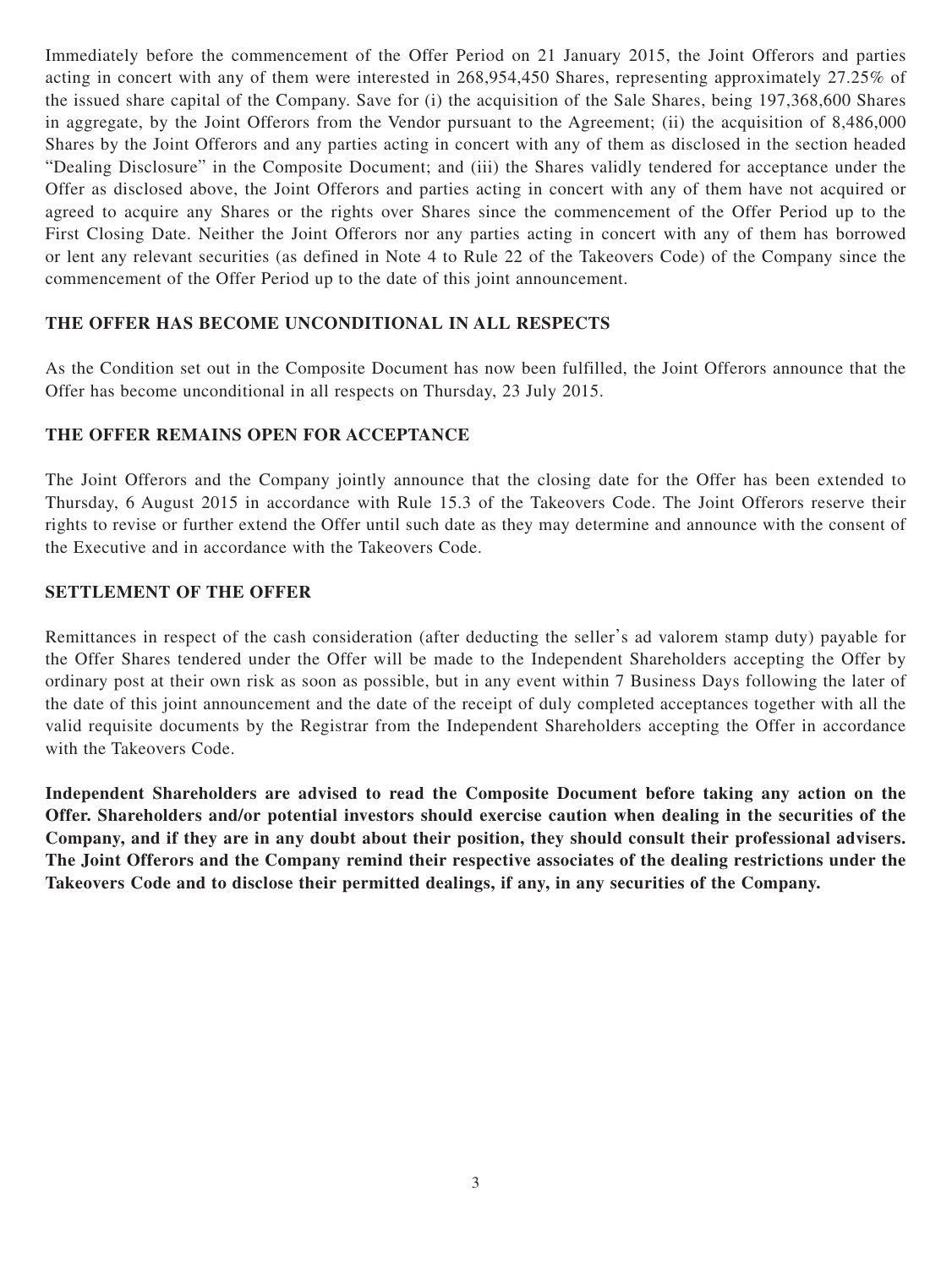#### **All references to times and dates contained in this joint announcement are to Hong Kong times and dates.**

By order of the board of **Fareast Land Development Co., Ltd Chao Wen-Chia** Chairman

> By order of the board of **Babyland Holdings Limited Kang Pei Director**

By order of the board of **Yuanta I Venture Capital Co., Ltd Chan Wen-Liang Director** 

By order of the board of **Yuanta Asia Investment Limited Kuo Ming Cheng Director** 

By order of the board of **Yuanta Securities (Hong Kong) Company Limited Chen Miao Ju Director** 

By order of **Asean Bio&Medical Platform Investment, L.P. Sung-Hyeok Hong** Director of M-Venture Investment Inc. the general partner of Asean Bio&Medical Platform Investment, L.P.

By order of the board of **Bioengine Technology Development Inc. Lin Jung-Chin** Chairman

> By order of **Power Pointer Limited Lu I-Yen** Director

Hong Kong, 23 July 2015

By order of the board of By order of the Board **Center Laboratories, Inc. Ausnutria Dairy Corporation Ltd Lin Jung-Chin Yan Weibin** Chairman Chairman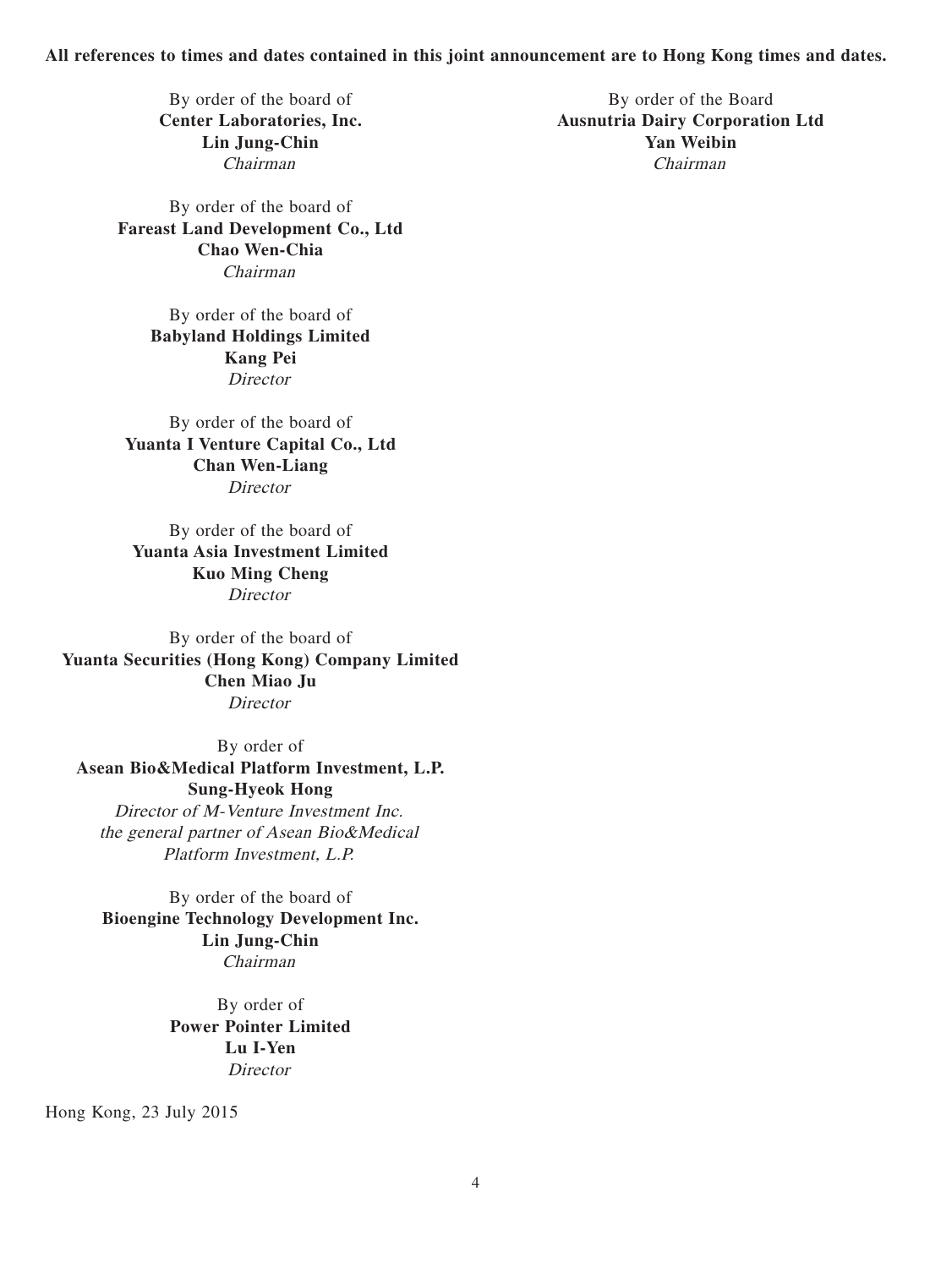### **RESPONSIBILITY STATEMENT**

#### **The Company**

As at the date of this joint announcement, the Board comprises four executive Directors, namely Mr. Yan Weibin (Chairman), Mr. Lin Jung-Chin, Mr. Bartle van der Meer (Chief Executive Officer) and Ms. Ng Siu Hung, and three independent non-executive Directors, namely Mr. Qiu Weifa, Mr. Jason Wan and Mr. Lau Chun Fai Douglas.

The Directors jointly and severally accept full responsibility for the accuracy of information contained in this joint announcement (save for the information relating to the Joint Offerors and parties acting in concert with any of them) and confirm, having made all reasonable enquiries, that to the best of their knowledge, opinions expressed in this joint announcement (other than those expressed by the Joint Offerors and parties acting in concert with any of them) have been arrived at after due and careful consideration and there are no other facts not contained in this joint announcement, the omission of which would make any statement in this joint announcement misleading.

#### **Center Lab**

As at the date of this joint announcement, the board of Center Lab comprised seven directors, namely Mr. Lin Jung-Chin, Mr. Chen Wann-Lai, Mr. Chou Ta-Wei, Mr. Chang Po-Chih, Witty Mate Corporation (whose directors were Mr. Lee Ching-Chan, Mr. Lee Yu-shu and Mr. Lee Tsung-ting), Yuhwa Universal Co, Ltd (whose directors were Ms. Chiao Ting and Ms. Chiao Ling) and Jason Biotech Co., Ltd (whose directors were Ms. Lin O Li-Chu, Mr. Lin Hung-Hsuan and Mr. Lin Wei-Hsuan); and two independent directors, namely Mr. Chen Yung-Chang and Mr. Ho Shin-Chinn.

The directors of Center Lab jointly and severally accept full responsibility for the accuracy of the information (save for the information relating to the Group and the other Joint Offerors and parties acting in concert with any of them) contained in this joint announcement and confirm, having made all reasonable enquiries, that to the best of their knowledge, opinions (excluding those expressed by the Group and the other Joint Offerors and parties acting in concert with any of them but including those expressed by BioEngine Tech and parties acting in concert with it) expressed in this joint announcement have been arrived at after due and careful consideration and there are no other facts not contained in this joint announcement, the omission of which would make any statements in this joint announcement misleading.

#### **Fareast LD**

As at the date of this joint announcement, the board of Fareast LD comprised three directors, namely Mr. Chao Teng-Hsiung, Mr. Chao Wen-Chia and Ms. Chao Chen Sor. Fareast LD is wholly owned by 信宇投資股份有限 公司 (Shin Yu Investment Ltd.). The board of 信宇投資股份有限公司 (Shin Yu Investment Ltd.) comprised three directors, namely Mr. Chao Teng-Hsiung, Mr. Chao Wen-Chia and Ms. Chao Chen Sor.

The directors of Fareast LD jointly and severally accept full responsibility for the accuracy of the information (save for the information relating to the Group and the other Joint Offerors and parties acting in concert with any of them) contained in this joint announcement and confirm, having made all reasonable enquiries, that to the best of their knowledge, opinions (other than those expressed by the Group and the other Joint Offerors and parties acting in concert with any of them) expressed in this joint announcement have been arrived at after due and careful consideration and there are no other facts not contained in this joint announcement, the omission of which would make any statements in this joint announcement misleading.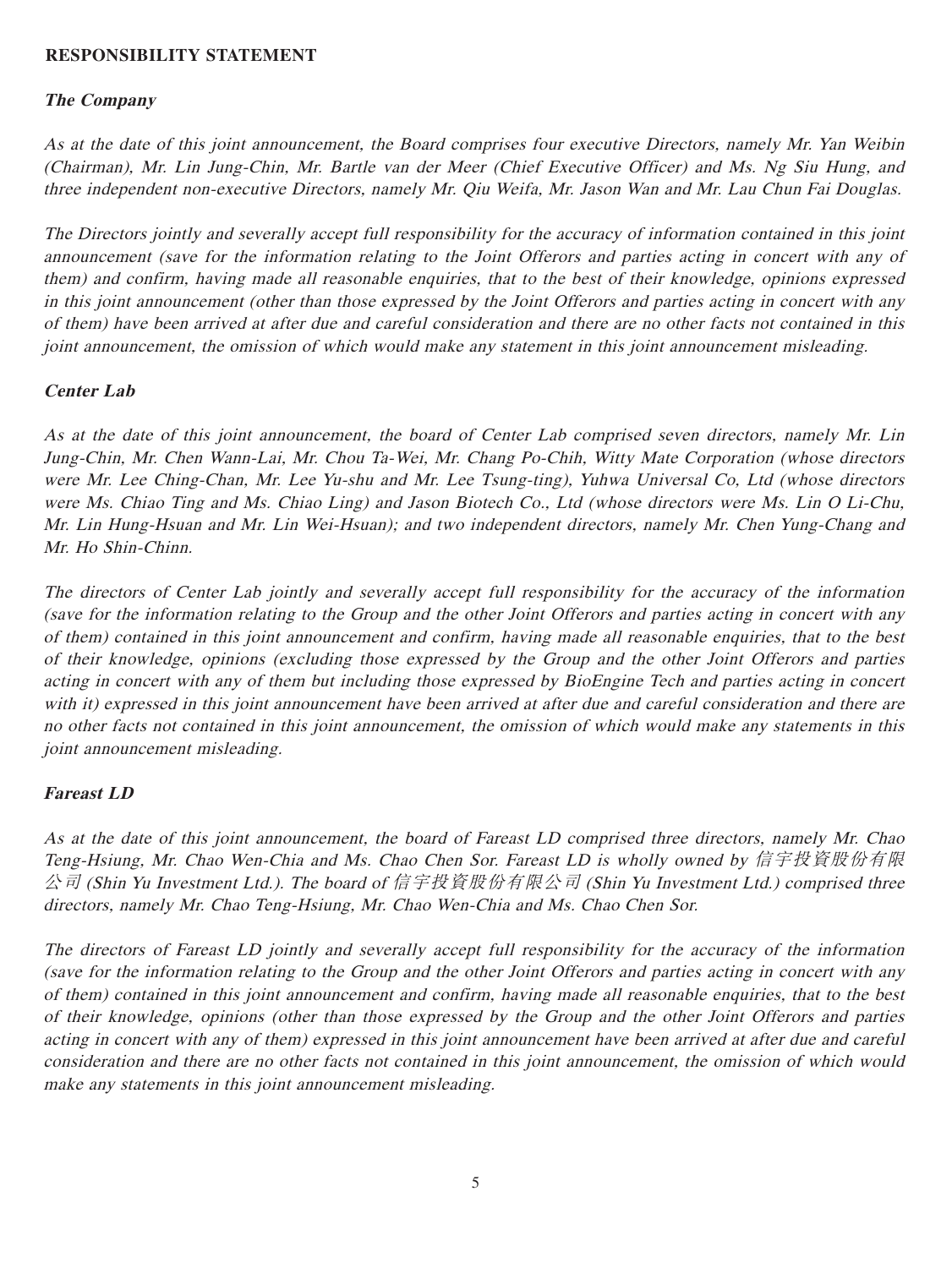The directors of 信宇投資股份有限公司 (Shin Yu Investment Ltd.) jointly and severally accept full responsibility for the accuracy of the information contained in this joint announcement (save for the information relating to the Group and the other Joint Offerors and parties acting in concert with any of them), and confirm, having made all reasonable enquires, that to the best of their knowledge, opinions expressed in this joint announcement (other than those expressed by the Group and the other Joint Offerors and parties acting in concert with any of them) have been arrived at after due and careful consideration and there are no other facts not contained in this joint announcement, the omission of which would make any statement contained in this joint announcement misleading.

# **Babyland**

As at the date of this joint announcement, the sole director of Babyland was Mr. Kang Pei. Babyland was controlled by Chengwei Evergreen Capital, L.P., whose general partner was Chengwei Evergreen Management, LLC. The board of Chengwei Evergreen Management, LLC comprised two directors, mainly Mr. Kang Pei and Mr. Li Eric X.

The sole director of Babyland accepts full responsibility for the accuracy of the information (save for the information relating to the Group and the other Joint Offerors and parties acting in concert with any of them) contained in this joint announcement and confirms, having made all reasonable enquiries, that to the best of his knowledge, opinions (other than those expressed by the Group and the other Joint Offerors and parties acting in concert with any of them) expressed in this joint announcement have been arrived at after due and careful consideration and there are no other facts not contained in this joint announcement, the omission of which would make any statements in this joint announcement misleading.

The directors of Chengwei Evergreen Management, LLC jointly and severally accept full responsibility for the accuracy of the information contained in this joint announcement (save for the information relating to the Group and the other Joint Offerors and parties acting in concert with any of them), and confirm, having made all reasonable enquires, that to the best of their knowledge, opinions expressed in this joint announcement (other than those expressed by the Group and the other Joint Offerors and parties acting in concert with any of them) have been arrived at after due and careful consideration and there are no other facts not contained in this joint announcement, the omission of which would make any statement contained in this joint announcement misleading.

## **Yuanta I Venture, Yuanta Asia and Yuanta Securities**

As at the date of this joint announcement, the board of Yuanta I Venture comprised three directors, namely Mr. Li Ko Ming, Mr. Chan Wen Liang and Ms. Lin Tse Fen.

The directors of Yuanta I Venture jointly and severally accept full responsibility for the accuracy of the information (save for the information relating to the Group and the other Joint Offerors and parties acting in concert with any of them) contained in this joint announcement and confirm, having made all reasonable enquiries, that to the best of their knowledge, opinions (other than those expressed by the Group and the other Joint Offerors and parties acting in concert with any of them) expressed in this joint announcement have been arrived at after due and careful consideration and there are no other facts not contained in this joint announcement, the omission of which would make any statements in this joint announcement misleading.

As at the date of this joint announcement, the board of Yuanta Asia comprised three directors, namely Mr. Kuo Ming Cheng, Ms. Yu Hsiao Tsui and Ms. Chiu Wen Ching.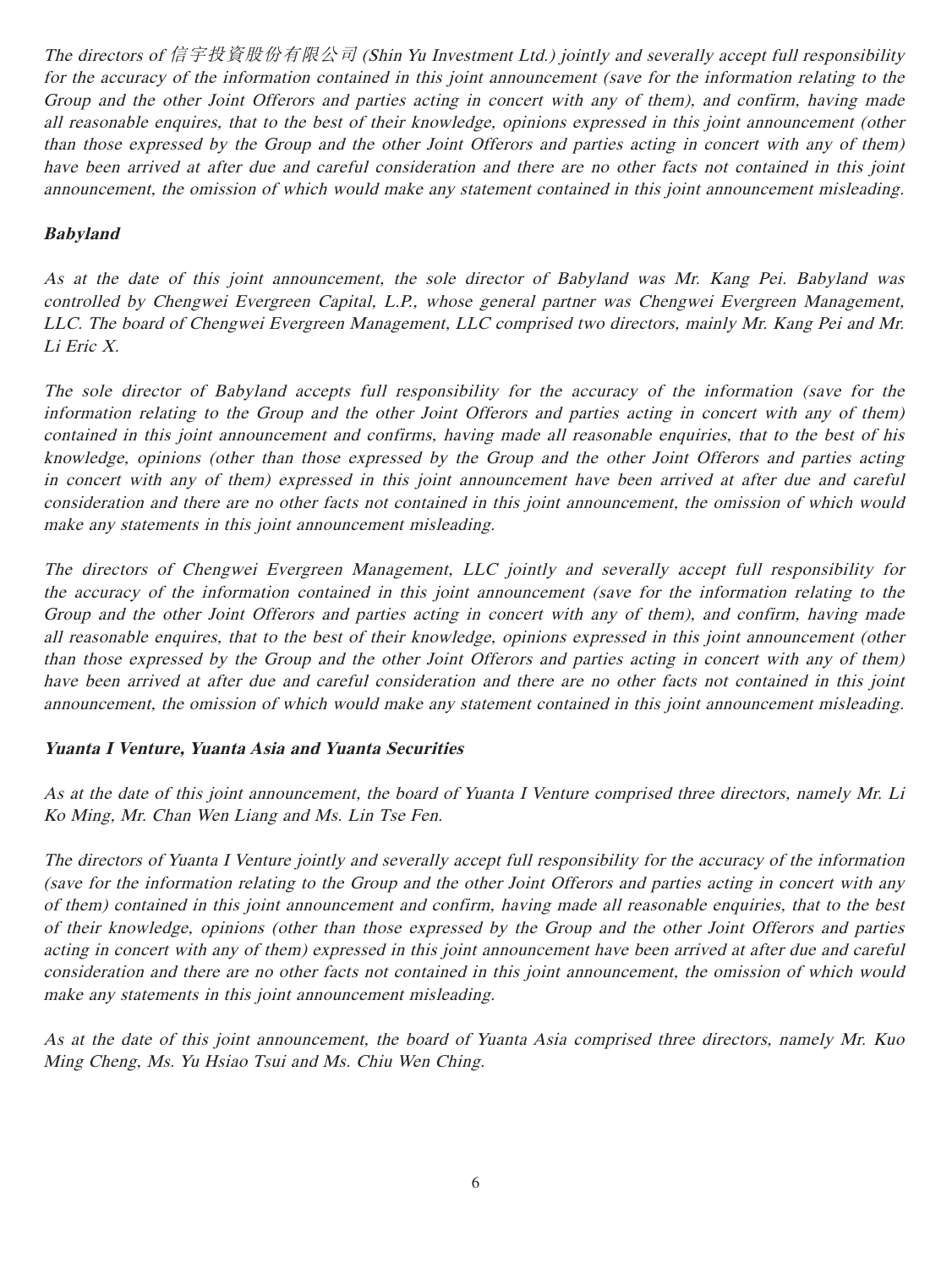The directors of Yuanta Asia jointly and severally accept full responsibility for the accuracy of the information (save for the information relating to the Group and the other Joint Offerors and parties acting in concert with any of them) contained in this joint announcement and confirm, having made all reasonable enquiries, that to the best of their knowledge, opinions (other than those expressed by the Group and the other Joint Offerors and parties acting in concert with any of them) expressed in this joint announcement have been arrived at after due and careful consideration and there are no other facts not contained in this joint announcement, the omission of which would make any statements in this joint announcement misleading.

As at the date of this joint announcement, the board of Yuanta Securities comprised seven directors, namely Ms. Chen Miao Ju, Mr. Wan Siu Shun, Mr. Yiu Chi Wah, Mr. Lim Pak Fu, Mr. Wang Chun-chieh, Mr. Tan Pei San and Mr. Kuo Ming Cheng.

The directors of Yuanta Securities jointly and severally accept full responsibility for the accuracy of the information (save for the information relating to the Group and the other Joint Offerors and parties acting in concert with any of them) contained in this joint announcement and confirm, having made all reasonable enquiries, that to the best of their knowledge, opinions (other than those expressed by the Group and the other Joint Offerors and parties acting in concert with any of them) expressed in this joint announcement have been arrived at after due and careful consideration and there are no other facts not contained in this joint announcement, the omission of which would make any statements in this joint announcement misleading.

As at the date of this joint announcement, the board of Yuanta Financial Holding Co., Ltd. (the ultimate parent company of Yuanta I Venture, Yuanta Asia and Yuanta Securities) comprised Mr. Seetoo Dah Hsian, Mr. Lin Cheng Ji, Mr. Chilai Ping, Mr. Wang Rong Jou, Mr. Shen Ting Chien, Mr. Ma Wei Chen, Mr. Fang Jun Long, Mr. Ho Ming Heng and Mr. Chiu Hsian Dao.

The directors of Yuanta Financial Holding Co., Ltd. jointly and severally accept full responsibility for the accuracy of the information contained in this joint announcement (save for the information relating to the Group and the other Joint Offerors and parties acting in concert with any of them), and confirm, having made all reasonable enquires, that to the best of their knowledge, opinions expressed in this joint announcement (other than those expressed by the Group and the other Joint Offerors and parties acting in concert with any of them) have been arrived at after due and careful consideration and there are no other facts not contained in this joint announcement, the omission of which would make any statement contained in this joint announcement misleading.

## **Asean BMPI**

Asean BMPI is a partnership and does not have directors. M-Venture Investment Inc. is the general partner. As at the date of this joint announcement, the board of M-Venture Investment Inc. comprised five directors, namely, Mr. Sung-Hyoek Hong, Mr. Jong-Il Hong, Mr. Lin Jung-Chin, Mr. Doo Seung Yang and Mr. Ki Young Lee.

The directors of M-Venture Investment Inc. jointly and severally accept full responsibility for the accuracy of the information contained in this joint announcement (save for the information relating to the Group and the other Joint Offerors and parties acting in concert with any of them), and confirm, having made all reasonable enquires, that to the best of their knowledge, opinions expressed in this joint announcement (other than those expressed by the Group and the other Joint Offerors and parties acting in concert with any of them) have been arrived at after due and careful consideration and there are no other facts not contained in this joint announcement, the omission of which would make any statement contained in this joint announcement misleading.